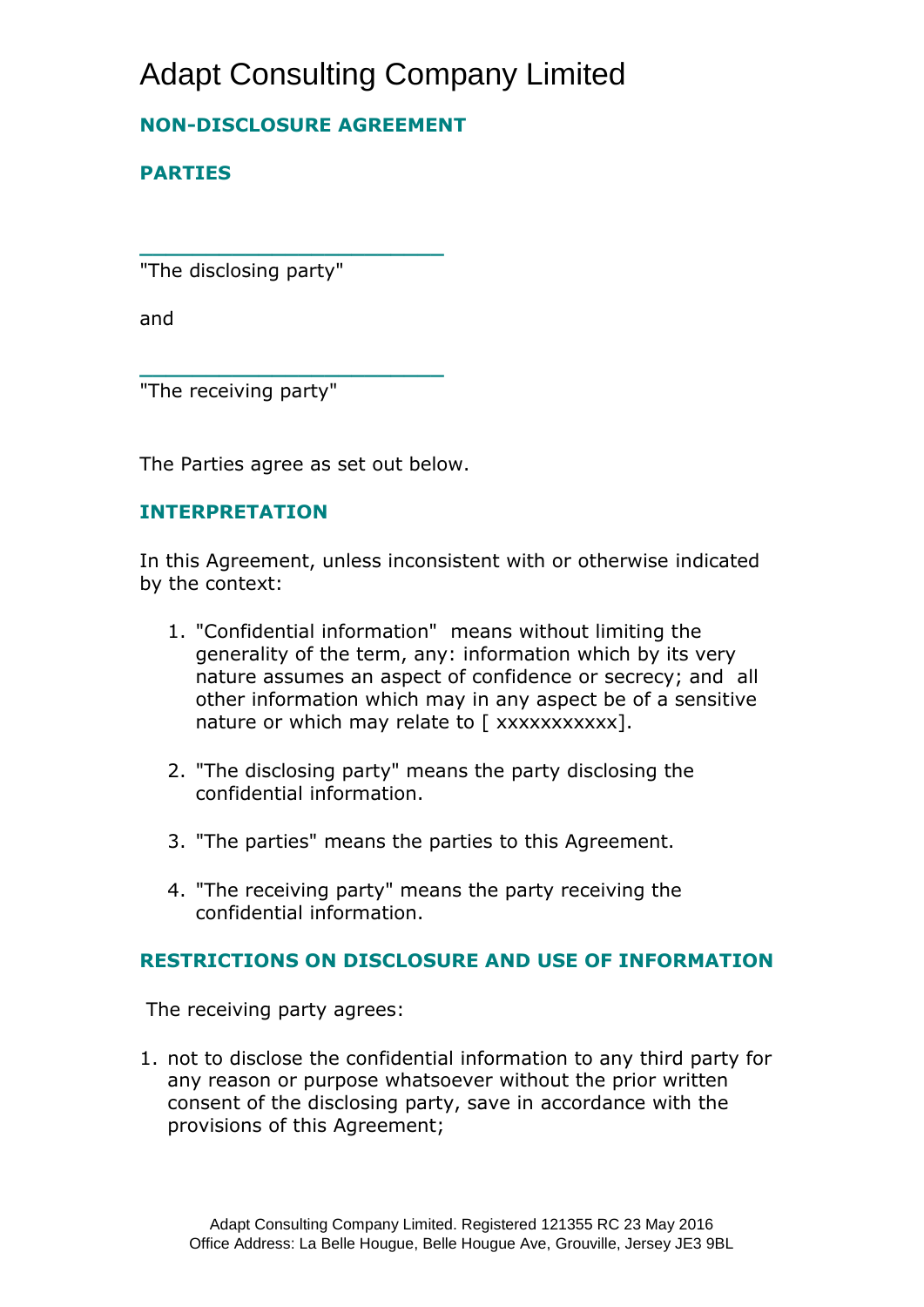- 2. not to utilise, employ, exploit or any other manner whatsoever use the confidential information disclosed pursuant to the provisions of this Agreement for any purpose whatsoever; and
- 3. that the unauthorised or unlawful use or disclosure of the confidential information may cause irreparable loss, harm and damage to the disclosing party.

Accordingly, the receiving party indemnifies and holds the disclosing party harmless against any loss, action, expense, claim, harm or damage, or whatsoever nature, suffered or sustained by the disclosing party pursuant to a breach by the receiving party or any of its officers or employees to whom disclosure is made in terms of this Agreement of the provisions of this Agreement.

Neither party shall have any liability under this Agreement in tort or otherwise for any indirect special or consequential loss or damages (including loss of profit or other economic loss).

Unless the parties otherwise agree in writing any documentation or records relating to the disclosing party's confidential information which comes into the possession of the receiving party during the existence of this Agreement or at any time thereafter:

- 1. shall be deemed to form part of the confidential information of the disclosing party;
- 2. shall be deemed to be the property of the disclosing party;
- 3. shall not be published or circulated by the receiving party;
- 4. shall not be copied or reproduced by the receiving party other than strictly in accordance with the instructions of the other parties, and any such copies and reproductions shall be kept separate from other documents and records of the receiving party; and
- 5. shall not be surrendered to the disclosing party on request, and the receiving party shall not retain any extracts therefrom.

Subject to what the *receiving party agrees* (noted above), the receiving party shall procure that any persons who may have the opportunity of receiving or having access to any of the confidential information of the disclosing party are aware and are bound by this Agreement. The receiving party agrees to procure that such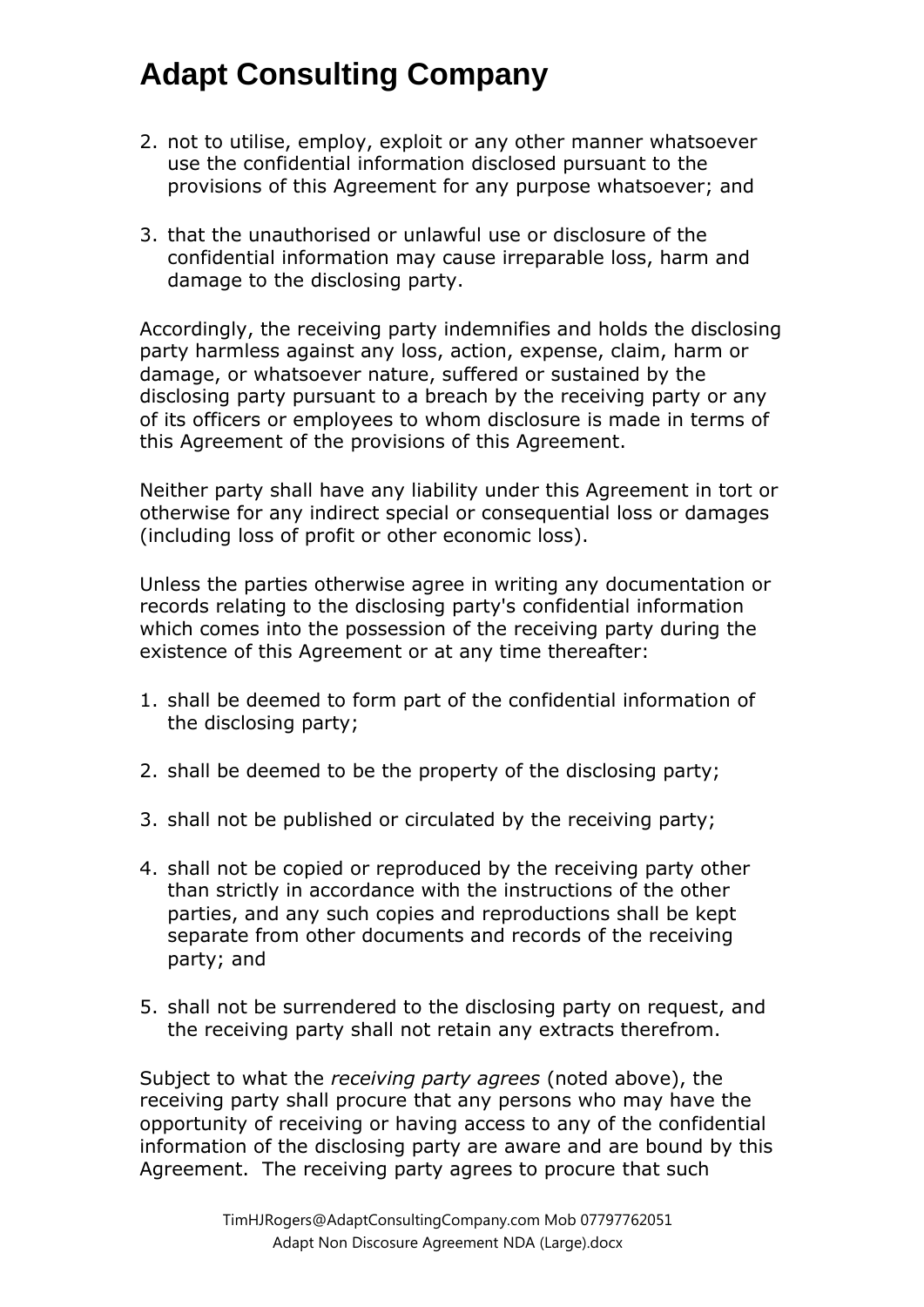persons will be bound by the Agreement even after their relationship with the receiving party has been terminated.

### **TITLE**

All confidential information that is disclosed by the disclosing party to the receiving party is: proprietary to the disclosing party; and not to confer any rights in such confidential information to the receiving party.

### **STANDARD OF CARE**

The receiving party agrees to protect the confidential information of the disclosing party by using the same standard of care used to safeguard its own information of a confidential nature and taking all reasonable steps to prevent any unauthorised disclosure of such confidential information.

### **RETURN OF INFORMATION**

The disclosing party may, at any time by way of written notice to the receiving party, require the receiving party to return any material containing, pertaining to or relating to confidential information and to expunge such confidential information from any word processor, computer or other similar device into which it was entered or programmed, and may, in addition, require the receiving party to furnish a written statement (certified as correct by a director of the receiving party) to the effect that, upon such return, the receiving party has not retained in its possession, or under its control, either directly or indirectly, any such material.

As an alternative to the return of the material contemplated above, the receiving party shall, at the instance of the disclosing party, destroy such material and furnish the disclosing party with a written statement to the effect that such has material has been destroyed.

The receiving party shall comply with all requirements in terms of this clause 6 within 7 (seven) days to receipt of written notice thereof.

### **EXCLUDED INFORMATION**

The obligations of the receiving party pursuant to the provisions of this Agreement shall not apply to any information that: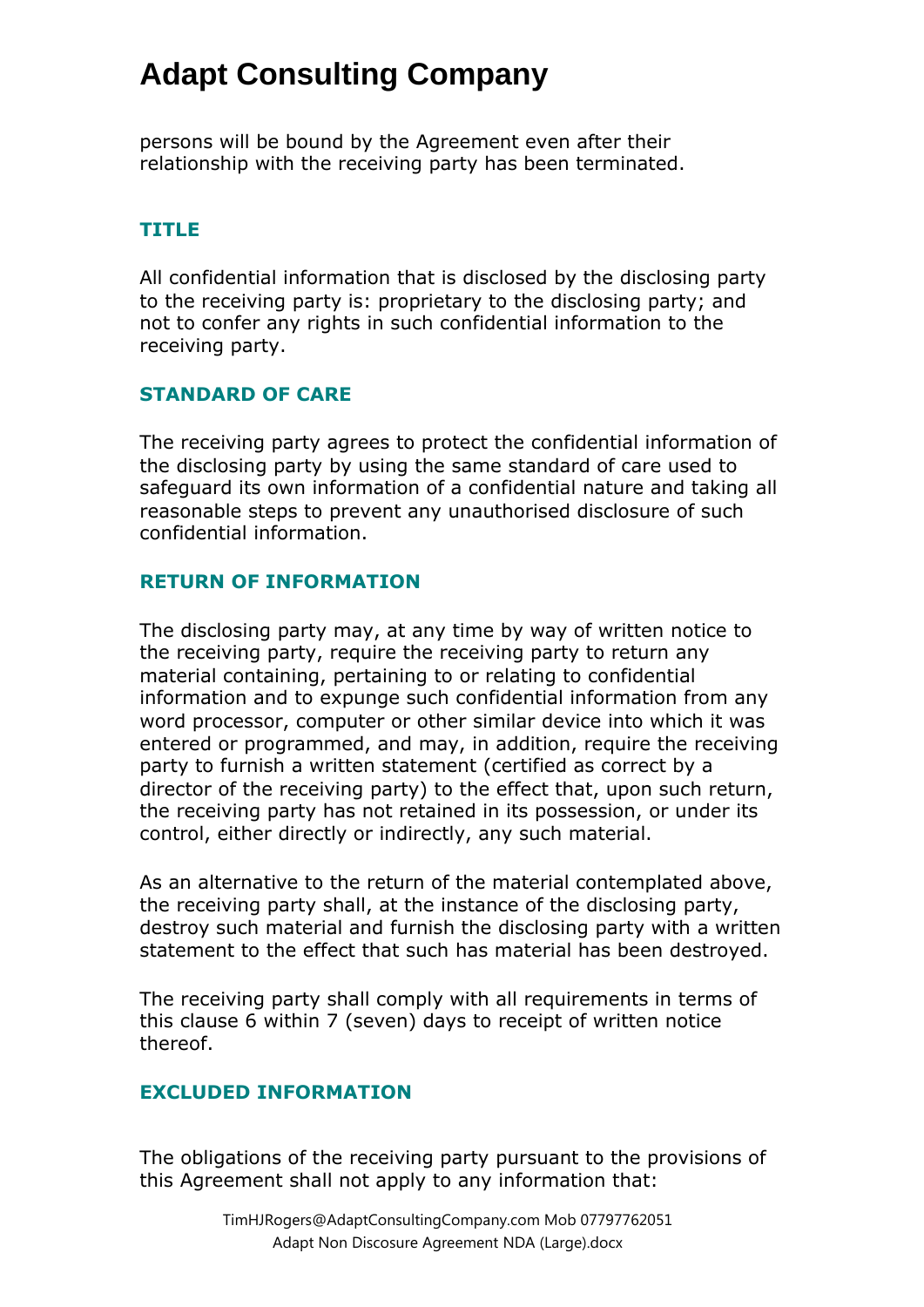- 1. is known to or in the possession of the receiving party prior to disclosure thereof by the disclosing party;
- 2. is or becomes publicly known, otherwise than pursuant to a breach of this Agreement by the receiving party;
- 3. is acquired independently of the disclosing party by the receiving party in circumstances that do not amount to a breach of the provisions of this Agreement;
- 4. is disclosed by the receiving party to satisfy the order of a court of competent jurisdiction or to comply with provisions of any law, regulations or Code in force from time to time, provided that in these circumstances, the receiving party shall advise the disclosing party in writing prior to such disclosure to enable the disclosing party to take whatever steps it deems necessary to protect its interest in this regard: Provided further that the receiving party will disclose only that portion of the information which it is legally required to disclose and the receiving party will use its reasonable endeavours to protect the confidentiality of such information to the widest extent possible in the circumstances; or
- 5. is disclosed to a third party pursuant to the prior written authorisation from the disclosing party.

The onus shall be on the receiving party to demonstrate that the provisions of this clause do not apply to confidential information.

#### **GOVERNING LAW**

This Agreement shall be governed by and construed and interpreted in accordance with the laws of Jersey.

#### **ENTIRE AGREEMENT**

This Agreement constitutes the entire agreement between the parties as the subject matter hereof and no agreements, representations or warranties between the parties other than those set out herein are binding on the parties. The parties specifically make no representation or warranties as to the accuracy and completeness of the confidential information disclosed by them.